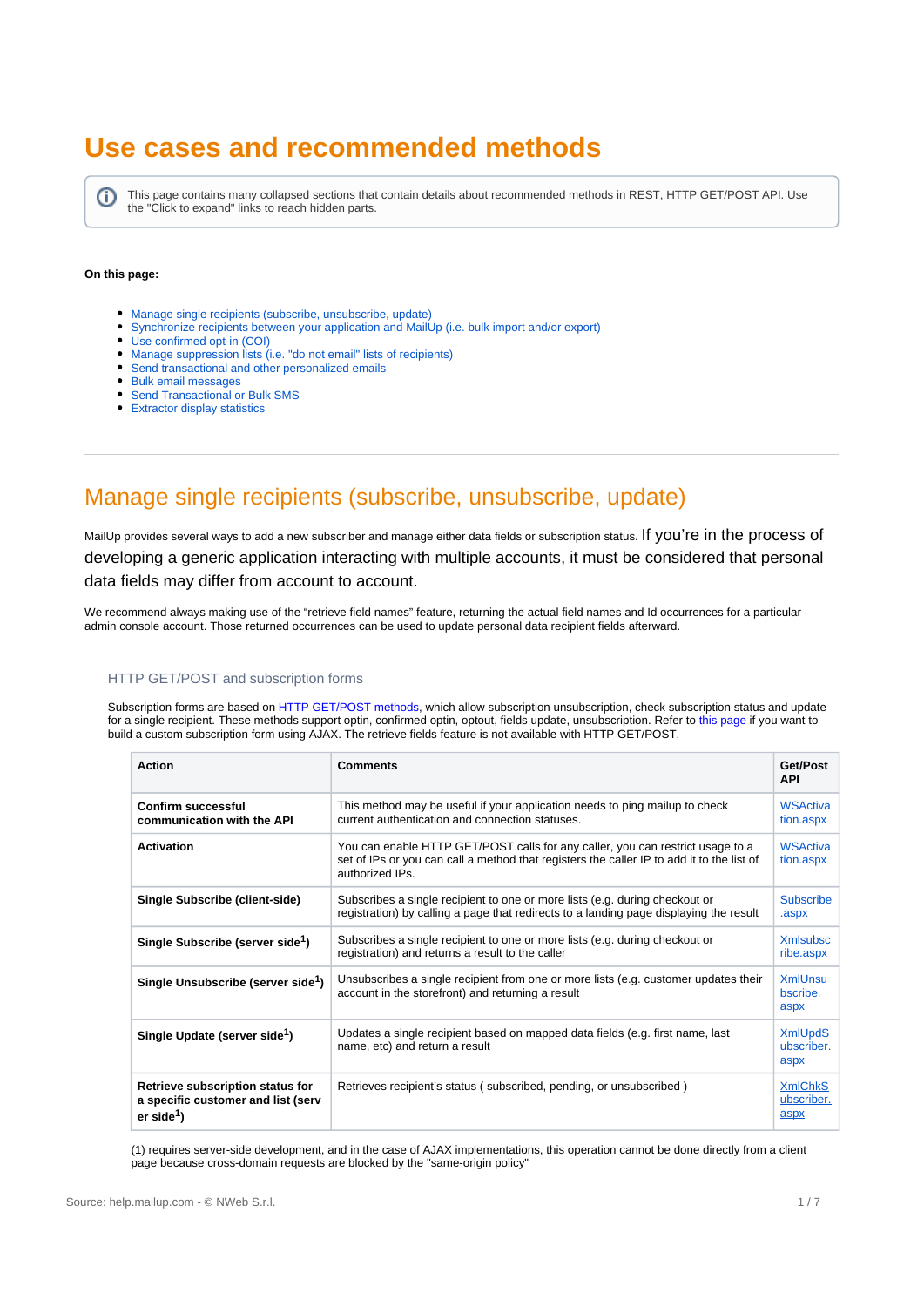### REST API

[Rest API](http://help.mailup.com/display/mailupapi/REST+API) handles subscription status, group membership, and personal data fields. In addition, it is the only MailUp solution that allows the removal of a single recipient from a group. Adding a new recipient is an asynchronous process (i.e. the method's response does not mean that the operation is completed, you could use a specific method to get the status of the requested operation). Retrieve fields feature is available with [GET /Console/Recipient/DynamicFields](http://help.mailup.com/display/mailupapi/Recipients#Recipients-Readpersonaldatafieldsconfiguration)

Although the MailUp REST API is the most complete solution for managing a single subscriber, please keep in mind that it is subject to rate limiting, so some calls could be blocked if you are exceeding the allowed number of calls/s. For this reason, if your source is a web form with high subscription traffic you would be better off considering the HTTP GET/POST for new subscriptions.

| <b>Action</b>                                                              | <b>Comments</b>                                                                                                                                                       | <b>REST API</b>                                                                                                                    |
|----------------------------------------------------------------------------|-----------------------------------------------------------------------------------------------------------------------------------------------------------------------|------------------------------------------------------------------------------------------------------------------------------------|
| Confirm successful<br>communication with<br>the API                        | Returns authentication information.                                                                                                                                   | GET/Console/Authentication/Info                                                                                                    |
| <b>Retrieve Lists</b>                                                      | Retrieves all lists related information                                                                                                                               | GET/Console/User/Lists                                                                                                             |
| <b>Retrieve Groups</b>                                                     | Retrieves groups for a certain list                                                                                                                                   | GET /Console/List/{ID LIST}<br>/Groups                                                                                             |
| <b>Retrieve Fields</b>                                                     | Retrieves the actual personal data field names along with ids.<br>Useful for adding or updating subscribers' personal information<br>afterward.                       | <b>GET</b> /Console/Recipient<br>/DynamicFields                                                                                    |
| <b>Single Subscribe</b>                                                    | Subscribes a single recipient to one list (e.g. during checkout or<br>registration). A confirmed optin process can be implemented using<br>the ConfirmEmail parameter | POST Console/List/{ListID}<br>/Recipient (without COI)<br>POST Console/List/{ListID}<br>/Recipient?ConfirmEmail=true<br>(with COI) |
| <b>Single Unsubscribe</b>                                                  | Unsubscribes a single recipient from one or more lists (e.g.<br>customer updates their account in the storefront)                                                     | DELETE /Console/List/{id List}<br>/Subscribe/{id Recipient}                                                                        |
| <b>Single Update</b>                                                       | Updates a single recipient based on mapped data fields (e.g. first<br>name, last name, etc)                                                                           | PUT /Console/Recipient/Detail                                                                                                      |
| <b>Retrieve subscription</b><br>status for a specific<br>customer and list | Returns all subscribed recipients to a certain list                                                                                                                   | GET/Console/List/{id List}<br>/Recipients/Subscribed?filterby="<br>Email.Contains('{Email}')"                                      |

### Webhooks

You can configure [webhooks t](http://help.mailup.com/display/MUG/Webhooks)o enable a fast callback to your website every time a recipient changes the subscription status or any of the personal data fields (e.g. by filling in and submitting to an auto profile form). The callback method can be configured to include the recipient's details as the method parameter. Webhooks are managed by a worker process that is like a "frequent cron": you may experience some minutes of delay between the action and the corresponding callback. Bounces cannot be notified through webhooks.

# <span id="page-1-0"></span>Synchronize recipients between your application and MailUp (i.e. bulk import and/or export)

You may need to transfer a set of recipients, possibly with their data, from your application to MailUp; or vice-versa. Solutions that work well with a single recipient may not be suitable for big amounts of recipients, in this case, bulk solutions are required.

When planning a synchronization approach you must take care about how unsubscription is made. In particular, you should be aware that, when importing subscribers that are already present and unsubscribed in a specified MailUp list, unsubscription status is not changed, except for the cases in which you deliberately set an API option that forces subscription.

- If unsubscription is natively managed by MailUp via the "Unsubscribe" link normally nested in the email footer, forcing subscription should be considered only when an unsubscribed recipient specifically asks to be subscribed again
- If unsubscription is managed by an external system outside MailUp (i.e the "Unsubscribe" link in the email footer leads to an external site) then the external application runs as a "master" database and you should consider forcing subscription whenever you import recipients.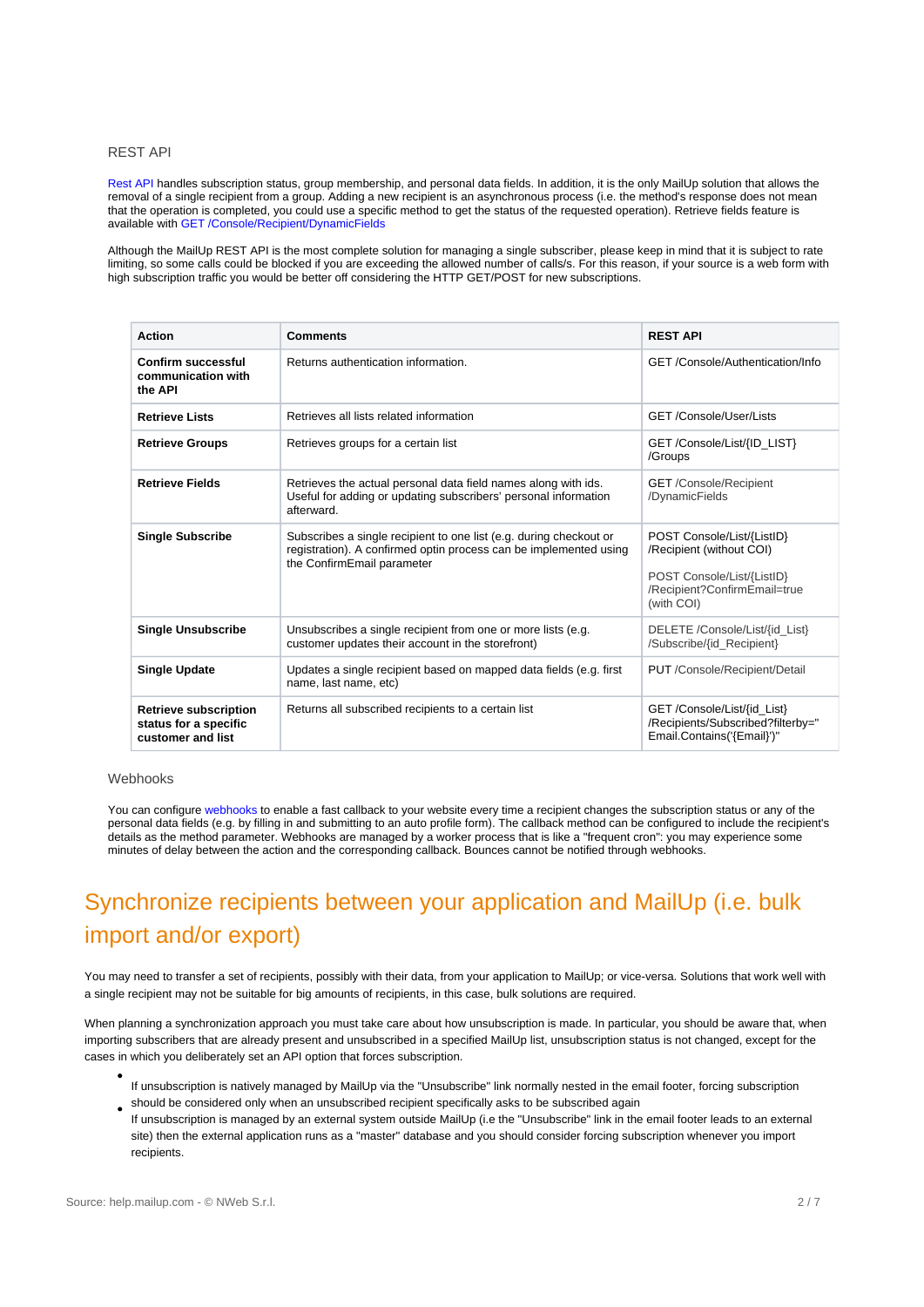#### Several possible solutions are available.

### FTP based integrations

You can request your MailUp representative for an [FTP Batch Process](http://help.mailup.com/display/mailupapi/FTP-based+integration) for massive data transfer using files CSV files. This feature can be used for very large amounts of recipients (this kind of process has been successfully tested with 4 million recipients in a single file).

You can request this feature to

- [Import recipients as subscribed](http://help.mailup.com/display/mailupapi/Configuration)
- [Import recipients as unsubscribed](http://help.mailup.com/display/mailupapi/Configuration)
- [Export unsubscribed](http://help.mailup.com/pages/viewpage.action?pageId=37978139) [Export subscribers](http://help.mailup.com/pages/viewpage.action?pageId=37978141)
- [Export statistics](http://help.mailup.com/pages/viewpage.action?pageId=37978132)
- [Export bounces](http://help.mailup.com/pages/viewpage.action?pageId=37978132)

Data transmission does not take place in real-time: it is usually configured on a daily or weekly basis, but for specific cases, even an hourly schedule can be considered )

FTP-based integrations can also be customized to import external campaign codes ( meant as customer's application internal campaign or recipient identities ) without using personal data fields and to export email statistics with their reference to the external campaign code. This feature is not available with MailUp web services. [More on this.](https://help.mailup.com/display/mailupapi/Configuration)

### REST API

[Rest API](http://help.mailup.com/display/mailupapi/REST+API) allows immediate and bidirectional import and export of recipients. Due to restrictions on the HTTP channel, you cannot pass more than 7MB as a payload of a single call. To overcome this limit, you may either split your list into multiple calls or provide a large file to be uploaded using FTP (the latter is the recommended option in case of a very large data set). The REST API is the only MailUp solution that allows the removal of a single recipient from a group.

| <b>Action</b>                                              | <b>Comments</b>                                                                                                                              | <b>REST Web Services</b>                                                                        |
|------------------------------------------------------------|----------------------------------------------------------------------------------------------------------------------------------------------|-------------------------------------------------------------------------------------------------|
| <b>Confirm successful</b><br>communication with<br>the API | Returns authentication information.                                                                                                          | <b>GET</b> /Console/Authentication<br>$/$ Info                                                  |
| <b>Retrieve Lists</b>                                      | Retrieves all lists related information                                                                                                      | GET/Console/User/Lists                                                                          |
| <b>Retrieve Groups</b>                                     | Retrieves groups for a certain list                                                                                                          | GET/Console/List/{ID_LIST}<br>/Groups                                                           |
| <b>Retrieve Fields</b>                                     | Retrieves the actual personal data field names along with ids. Useful<br>for adding or updating subscribers' personal information afterward. | <b>GET /Console/Recipient</b><br>/DynamicFields                                                 |
| <b>Bulk Subscribe</b>                                      | Subscribes a set of recipients to a list                                                                                                     | POST /Console/List/{id_List}<br>/Recipients or<br>POST /Console/Group/<br>{ID_GROUP}/Recipients |
| <b>Bulk Unsubscribe</b>                                    | Unsubscribes a set of recipients from a list                                                                                                 | POST /Console/List/{id_List}<br>/Recipients?<br>importType='asOptout'                           |
| <b>Bulk Update</b>                                         | Updates personal data fields of a set of recipients                                                                                          | POST /Console/List/{id_List}<br>/Recipients or<br>POST /Console/Group/<br>{ID_GROUP}/Recipients |
| <b>Retrieve the list of</b><br>subscribers                 | Retrieves recipients that subscribed to a certain list                                                                                       | GET/Console/List/{ID_LIST}<br>/Recipients/Subscribed                                            |

### <span id="page-2-0"></span>Use confirmed opt-in (COI)

Management of new subscribers (single or bulk) is specified in the section above. In some cases, you may need to verify if the email addresses and allow subscription only to existing email addresses that belong to subscribers that want to receive messages from the MailUp list they subscribed to. This case is also called double optin and subscribers have to click on a specific link that is contained in an email message that is sent to them after their signup.

Double opt-in is useful when your application does not check if the email addresses are valid.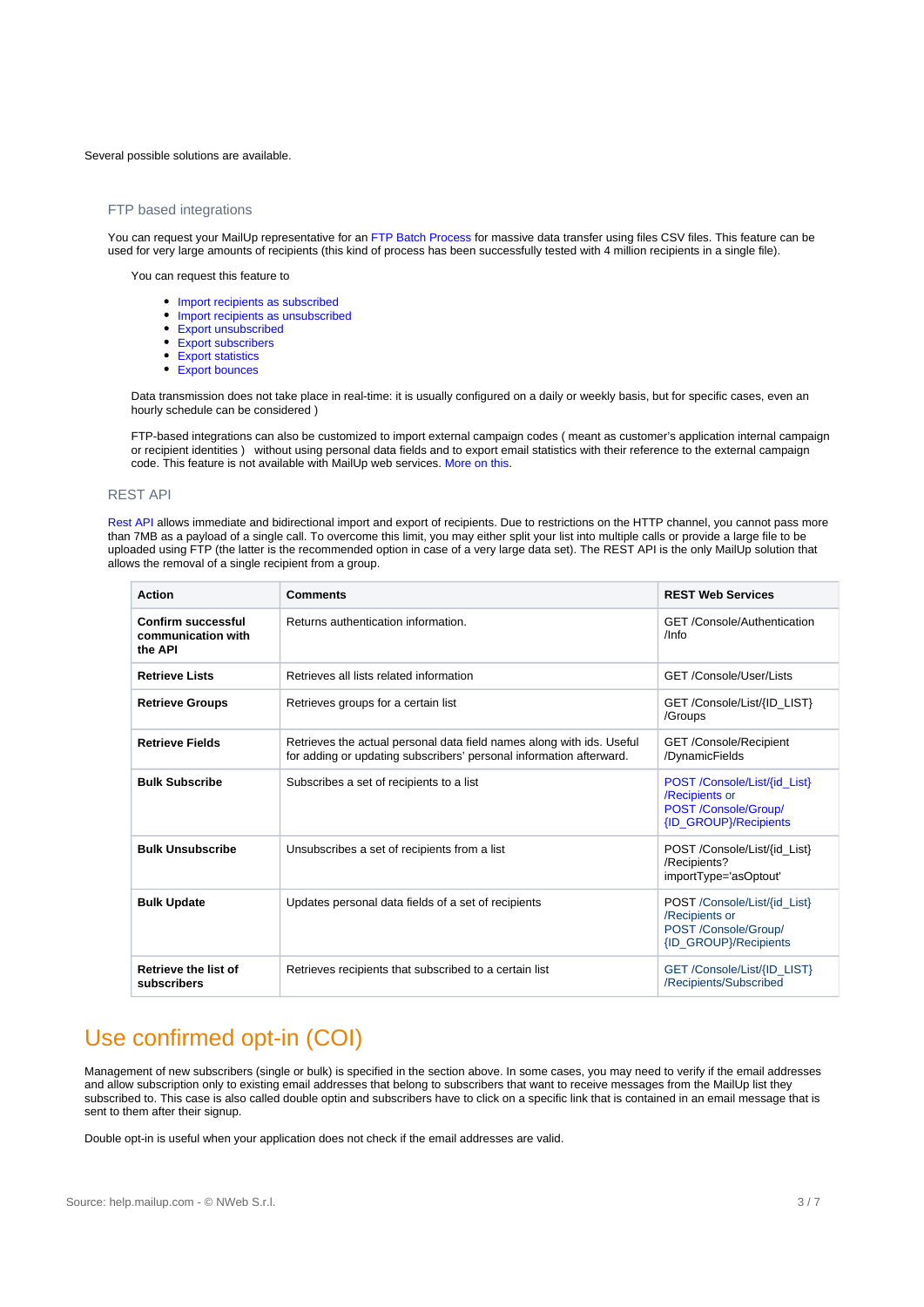### HTTP GET/POST and subscription forms

Two [HTTP GET/POST methods](http://help.mailup.com/display/mailupapi/HTTP+Get+or+Post+API), (subscribe.aspx and xmlsubscribe.aspx) use confirmed optin by default, they can be used for single recipients. After signup, the subscriber receives the default confirmation request message that is configured for the specified MailUp list. Please refer to the documentation of HTTP GET/POST for more details.

### REST API

At the moment [Rest API](http://help.mailup.com/display/mailupapi/REST+API) supports the COI process using a query string parameter called "ConfirmEmail" that applies to POST calls to Console/List/{ListID}/Recipient and Console/Group/{GroupID}/Recipient endpoints. When this parameter is set as true, the actual behavior can be different if a specified recipient already exists:

- new recipient -> added as pending, confirmation request email is sent
- already subscribed -> no change
- already pending -> remains pending, confirmation request email is sent  $\bullet$
- already unsubscribed -> moved to pending status, confirmation request email is sent

## <span id="page-3-0"></span>Manage suppression lists (i.e. "do not email" lists of recipients)

Suppression lists are not natively supported by MailUp but you can create a dedicated group of recipients to exclude from sending. To automate the process, you can contact the MailUp support department and request for the configuration of an [FTP-based integration](http://help.mailup.com/pages/editpage.action?pageId=27820147#CompareAPIsolutions-FTPbasedintegrations) with a batch process running hourly. This process has to be set to import in a new group ( where the destination group name matches the actual import file name) the recipients that are listed in the file to be imported. Then, when you access to MailUp admin console, you can schedule or fire your campaign to be sent to "all subscribers except for the recipients that belong to a certain group". It should be easy for you to identify the right group because it has the name of the imported file plus a timestamp.

# <span id="page-3-1"></span>Send transactional and other personalized emails

### SMTP or API: it's your choice

Sending messages through MailUp from an external application allows you to take advantage of:

- The high reputation and scalability of the MailUp sending infrastructure
- Automatic bounce and feedback loop management
- Ability to include dynamic tags and dynamic content
- Ability to check the send status via API

You can send transactional emails:

- [Using our SMTP relay](https://help.mailup.com/display/mailupapi/SMTP+relay+service)
- [Using the REST API](https://help.mailup.com/display/mailupapi/Transactional+Emails+using+APIs)

### Message personalization

You can personalize messages using either data that already exists in the MailUp recipient database (and merge tags that will retrieve that data) or bypassing value pairs to the system. This is supported using both the SMTP relay and the API.

### <span id="page-3-2"></span>Bulk email messages

This section describes the different ways through which MailUp can be used to send email messages to groups and lists of users without accessing the administration console. The methods described above can be used to send individual, personalized messages, such as transactional emails. However, if the goal is to send large amounts of messages or DEMs, the best practice to follow is described below.

Some possible scenarios are presented here - with the indication of the web services to be used - as examples of common scenarios. This is in no way an exhaustive overview of all the possible scenarios.

Please note that these cases do not talk about authentication and authorization, you should refer to the specific documentation of each technical solution for these details.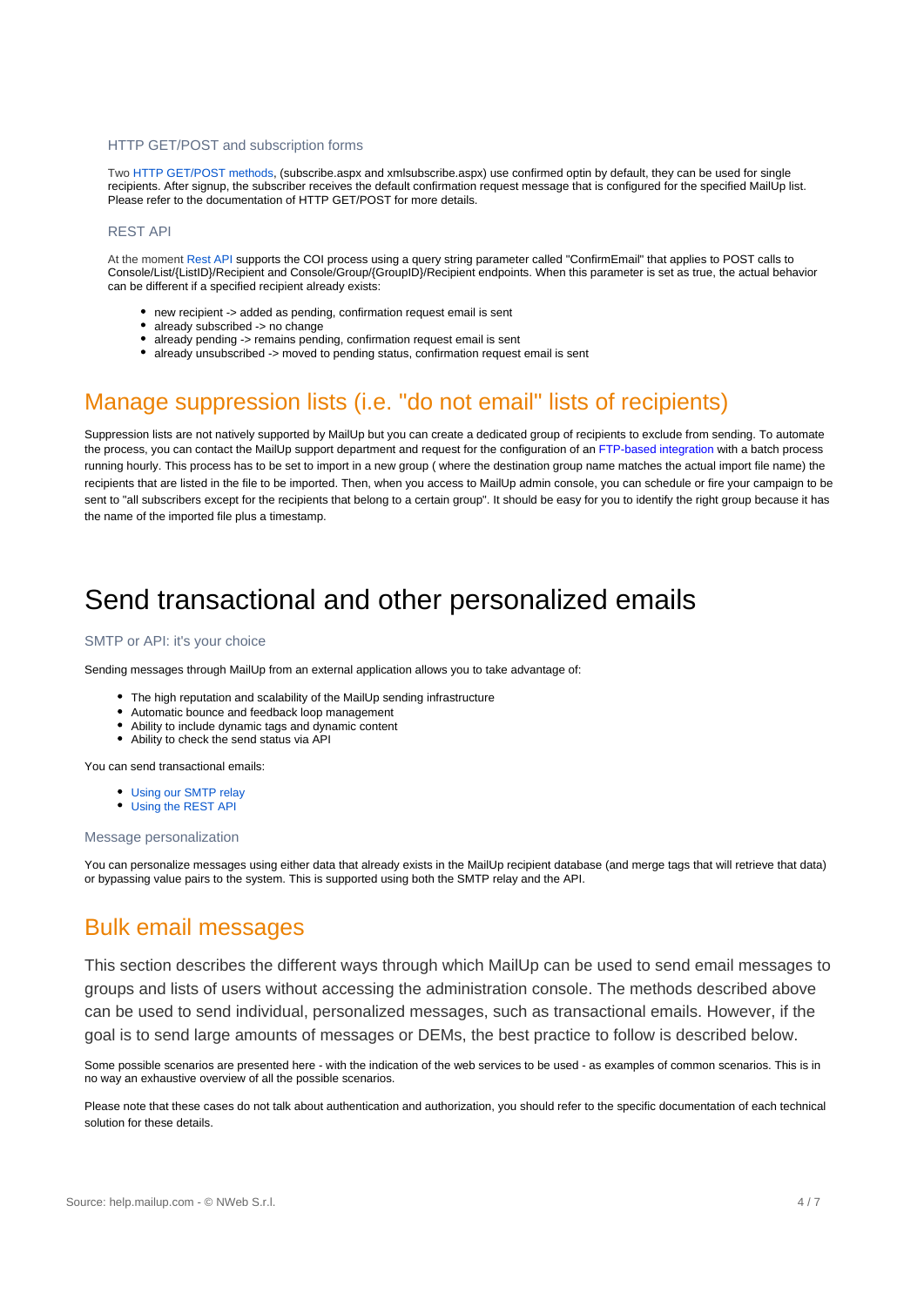You may want to send a message to a group of users and both the message and the recipient's list are already available in the MailUp console.

### REST API

- 1. If the message has to be sent to all the recipients in a list you can call POST /Console/List/{id\_List}/Email/{id\_Message}/Send.
- 2. If the message has to be sent to a group of a MailUp list you can call POST /Console/Group/{id\_Group}/Email/{id\_Message}/Send

The message, group, and list IDs can be found at the page Settings > [Codes](https://help.mailup.com/display/mailupapi/Codes+Table+and+List+GUID) or they can be retrieved using API.

Similar to Case 1, but in this case, a group of recipients has to be imported as well. Some of these recipients might be already subscribed to MailUp due to the previous signup to a newsletter, some others might be new subscribers. Here below some alternative solutions are listed, refer to [Comparison Matrix](http://help.mailup.com/display/mailupapi/Compare+API+solutions) to see how many recipients can be loaded with each solution.

### REST API

REST API supports only sending to a single group or the whole list

- 1. To import recipients into a group of a MailUp list you may use [POST/Console/Group/{ID\\_GROUP}/Recipients](http://help.mailup.com/display/mailupapi/Recipients), while POST /Console /List/{id\_List}/Recipients can be used to simply import into a MailUp list without specifying a group. Use [POST /](http://help.mailup.com/pages/viewpage.action?pageId=27492456)Console/List/ {ID\_LIST}/Group if you also need to create a new group.
	- a. the list of recipients can be provided in the request body or by specifying the name of a file you have previously uploaded via FTP. Refer to [this page](http://help.mailup.com/display/mailupapi/Recipients#Recipients-Managemultiplerecipients) for more details
- 2. Use the methods listed in Case #1 for sending an email message with REST API

### FTP

You can use [FTP-ZIP](http://help.mailup.com/display/mailupapi/Batch+FTP-ZIP) to upload a zip archive containing the list of recipients, the message content, and a file descriptor with the mailing instructions. After the upload, MailUp does all the rest, preparing and scheduling the mailing process. Since the whole process is fully asynchronous, you can add an email address in the file descriptor to be notified when the process is completed

### LIST+

List+ allows you to enclose a list of recipients to the message to be sent (by using a file named **one2many.import**) instead of sending to lists or groups that are already present in MailUp. Click [here](http://help.mailup.com/pages/viewpage.action?pageId=16416996) for more information about this feature

In some cases, it may be necessary to import into MailUp a message created using an external system.

### REST API

With the REST API, you can fully handle message tags, images, and attachments.

- 1. To create a message using POST /Console/List/{id\_List}/Email, passing message content as a parameter. Check out [this page](http://help.mailup.com/display/mailupapi/Email+messages) to know more about the available options
- 2. Use the methods listed in Case #1 for sending an email message with REST API

#### LIST+

With List+ you can create an email message with your email client or your application and send it to a MailUp specific email address. Depending on the specified address, this action can lead to

- save email message to MailUp and send it to all the recipients of a MailUp list
- save email message to MailUp and send it to all the recipients of one or more groups in a MailUp list
- save email message to MailUp without sending it
- save email message to MailUp and send it to a recipient for test purposes

This solution is very powerful if you want to work outside the MailUp console account and it has some interesting additional features like the automatic upload of images, support for dynamic fields, and sender verification. In addition, List+ allows you to enclose a list of recipients (by using a file named one2many.import) instead of sending it to existing lists or groups.

Most customers need to track campaign results. When the same message is sent more than once (e.g. three different times, to three different groups), the results are linked to the message ID, not to the individual mailings. If you need to have distinct results for each mailing, you can make a copy of the message before sending it again.

### REST API

You can use GET /Console/List/{id\_List}/Email/{id\_Message} to get message content and then you need to create an identical message with POST /Console/List/{id\_List}/Email

If you are in need to send a high number of personalized messages through the API, please refer to the section of "Transactional emails" or [c](http://www.mailup.com/p/pc/contacts-d55.htm) [ontact us.](http://www.mailup.com/p/pc/contacts-d55.htm)

### REST API and List+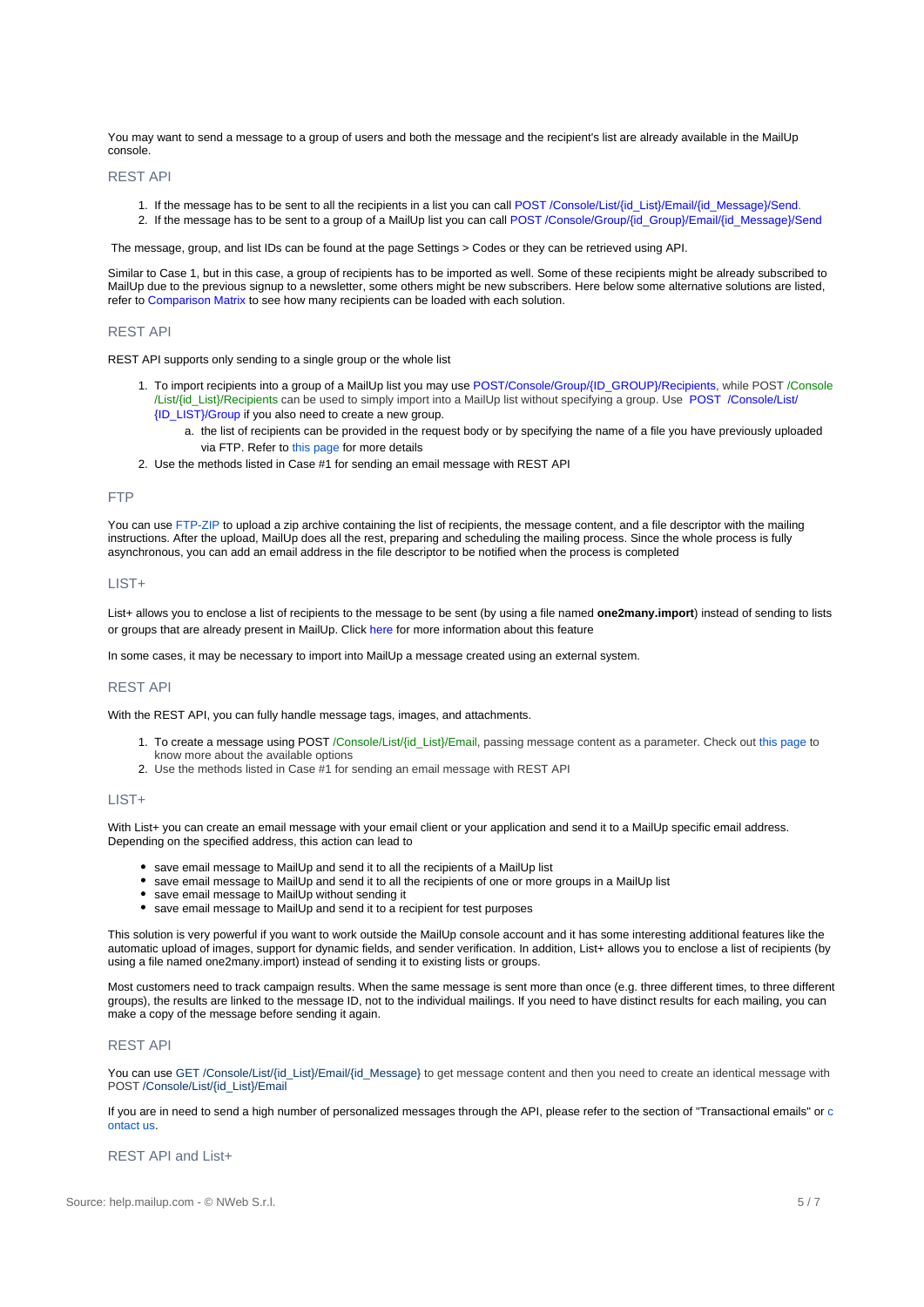You can create personalized sections within your email using the [Dynamic Content](http://help.mailup.com/display/MUG/Dynamic+content) feature and MailUp filters. Dynamic Content is not available with email messages sent with HTTP GET/POST API and SMTP+

# <span id="page-5-0"></span>Send Transactional or Bulk SMS

As for the email channel, the term "transactional SMS" is usually used to distinguish messages that do not belong to "Promotional" or "Bulk" categories.

Please [check this page](https://help.mailup.com/display/MUG/Sending+SMS+Globally) for regulations and limitations when sending SMS globally. Δ

### REST API, FTP

The REST APIs offer reliable and scalable solutions for transactional and Bulk SMS. In addition, bulk sending can also be performed with the ["SMS sending from CSV file](https://help.mailup.com/display/mailupapi/SMS+sending+from+.CSV+file)" feature, which uses FTP data transfer to allow massive sending of highly personalized text messages.

The following table includes the recommended API methods to be used to perform certain tasks.

| Num.           | <b>Action</b>                                                                                                                       | <b>Description</b>                                                                                                                                                                                                                                                                                                                                                                               | <b>REST</b><br><b>API</b>                      | <b>FTP</b>                                |
|----------------|-------------------------------------------------------------------------------------------------------------------------------------|--------------------------------------------------------------------------------------------------------------------------------------------------------------------------------------------------------------------------------------------------------------------------------------------------------------------------------------------------------------------------------------------------|------------------------------------------------|-------------------------------------------|
| $\mathbf{1}$   | Create a new<br>text message                                                                                                        | Create a new text message with dynamic fields (optional) that can then be used as an "existing<br>message" from the actions listed below<br>(MESSAGE ID is returned). A new message is also available on the MailUp console.                                                                                                                                                                     | Createame<br>ssage                             |                                           |
| $\overline{2}$ | Single sending<br>of EXISTING<br>messages<br>to a specified<br>recipient                                                            | A single existing text message is sent to a single recipient by specifying MESSAGE_ID and<br>destination number.<br>A message shall be previously created and it can be customized using dynamic fields                                                                                                                                                                                          | <b>SingleSend</b>                              |                                           |
| 3              | TRANSACTION<br>AL single<br>sending<br>to a specified<br>recipient                                                                  | High personalization of messages, suitable for high volumes, effective data aggregation, no need<br>to save content on MailUp console                                                                                                                                                                                                                                                            | <b>Transaction</b><br>al SMS<br>using APIs     |                                           |
| $\overline{4}$ | Bulk sending of<br><b>EXISTING</b><br>messages<br>to all<br>subscribers or<br>groups of them                                        | A single existing text message is sent to many recipients (e.g. all list subscribers, one or more<br>groups ). by specifying<br>MESSAGE ID and List/group identifiers<br>A message shall be previously created and it can be customized using dynamic fields                                                                                                                                     | Sendtogrou<br>p/list                           |                                           |
| 5              | Bulk sending of<br><b>NEW</b><br>messages<br>to all<br>subscribers or<br>groups of them                                             | A new text message (with or without dynamic fields) has to be created and sent to a list of<br>subscribers.                                                                                                                                                                                                                                                                                      | Createame<br>$spage +$<br>Sendtogro<br>up/list |                                           |
|                |                                                                                                                                     | Each action of this type creates a new message on the MailUp admin console.<br>Δ<br>The greater is the number of messages and the higher is the load on the MailUp<br>admin console, leading to lowering access time to web pages and response time of<br>web services. Please use alternative solutions<br>provided on this page if you have to make more than ten actions of this type per day |                                                |                                           |
| 6              | Bulk sending of<br><b>NEW</b><br>messages<br>to a list of<br>recipients with<br>a specific<br>text message<br>for each<br>recipient | In some cases, customization through dynamic fields could be not enough<br>A list of {recipient + message text for this recipient} has to be provided as input and all messages<br>shall be sent as a single campaign.<br>This option has not had the side effects of option #5 and it also allows sending of completely<br>different messages for each recipient.                               | N/A                                            | <b>SMS</b><br>sending<br>from CSV<br>file |
| $\overline{7}$ | Immediate<br>sending                                                                                                                | For text messages to be sent as soon as possible                                                                                                                                                                                                                                                                                                                                                 | Createame<br>$spage +$<br>Sendtogrou<br>p/list | <b>SMS</b><br>sending<br>from CSV<br>file |